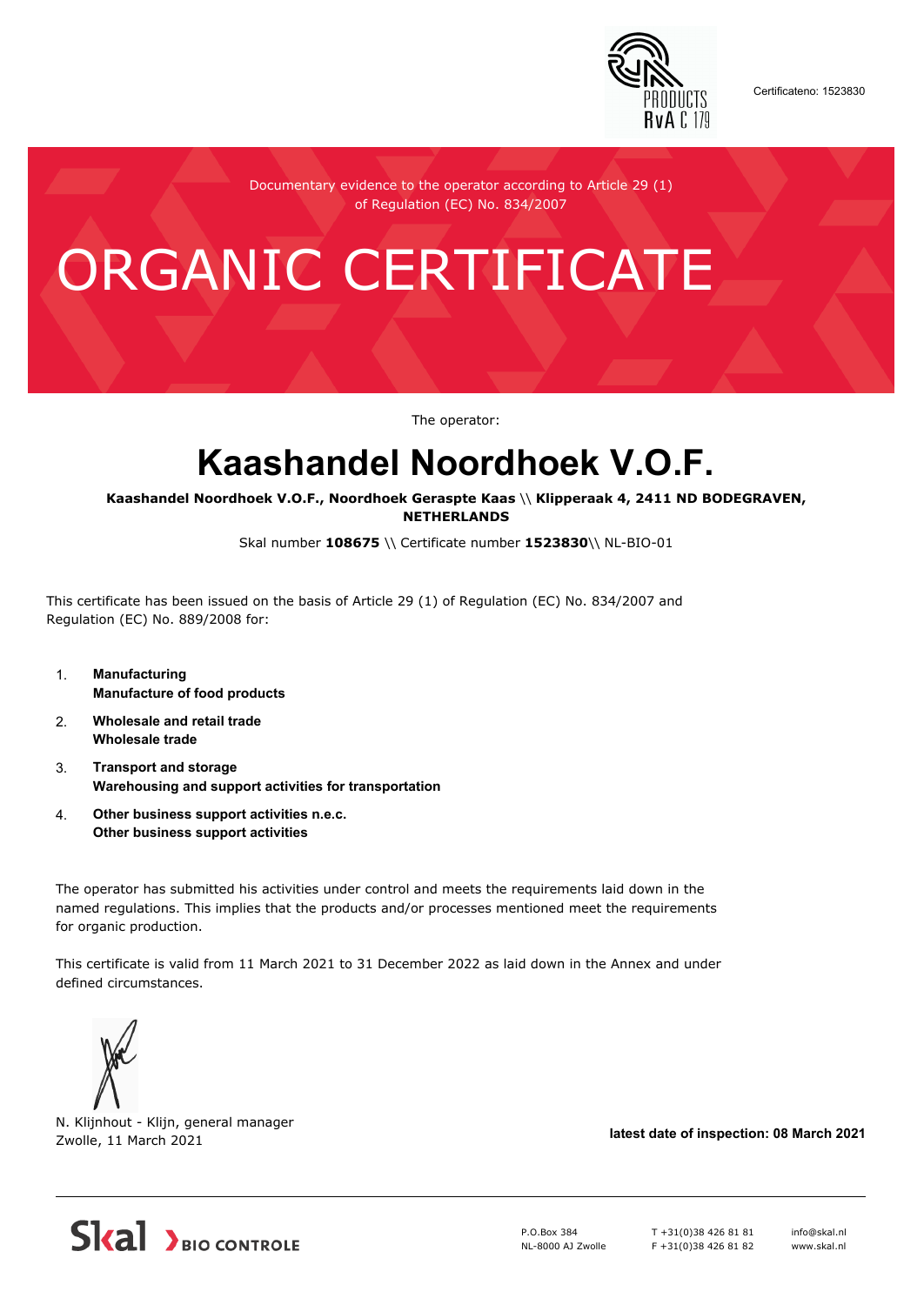### **Annex**

#### **Kaashandel Noordhoek V.O.F., Noordhoek Geraspte Kaas** \\ **Klipperaak 4, 2411 ND BODEGRAVEN, NETHERLANDS** Skal number **108675** \\ Certificate number **1523830** \\ NL-BIO-01

This operator has been certified for the following products or processes under

#### **certificate number 1523830**

**Manufacture of food products**

| number          | definition                                                                                           | category | size |
|-----------------|------------------------------------------------------------------------------------------------------|----------|------|
| 10.51.21        | Cheese processing (cleaning, grating,<br>slicing)                                                    | Organic  |      |
|                 | <b>Other business support activities</b>                                                             |          |      |
| number          | definition                                                                                           | category | size |
|                 | 82.92 Packaging, sorting etc. on a fee or<br>contract basis                                          | Organic  |      |
|                 | Warehousing and support activities for transportation                                                |          |      |
| number          | definition                                                                                           | category | size |
| 52.10.9         | Storage in distribution centres and other<br>storage (not in tanks, refrigerated<br>warehouses etc.) | Organic  |      |
| Wholesale trade |                                                                                                      |          |      |
| number          | definition                                                                                           | category | size |
| 46.33.1         | Wholesale of dairy products and edible<br>oils and fats                                              | Organic  |      |
| number          | definition                                                                                           | category | size |
| 198966          | Geraspte biologische kaas Gouda                                                                      | Organic  |      |
| 206073          | <b>Geraspte Geitenkaas</b>                                                                           | Organic  |      |
| 210649          | <b>Biologische Vegan rasp</b>                                                                        | Organic  |      |